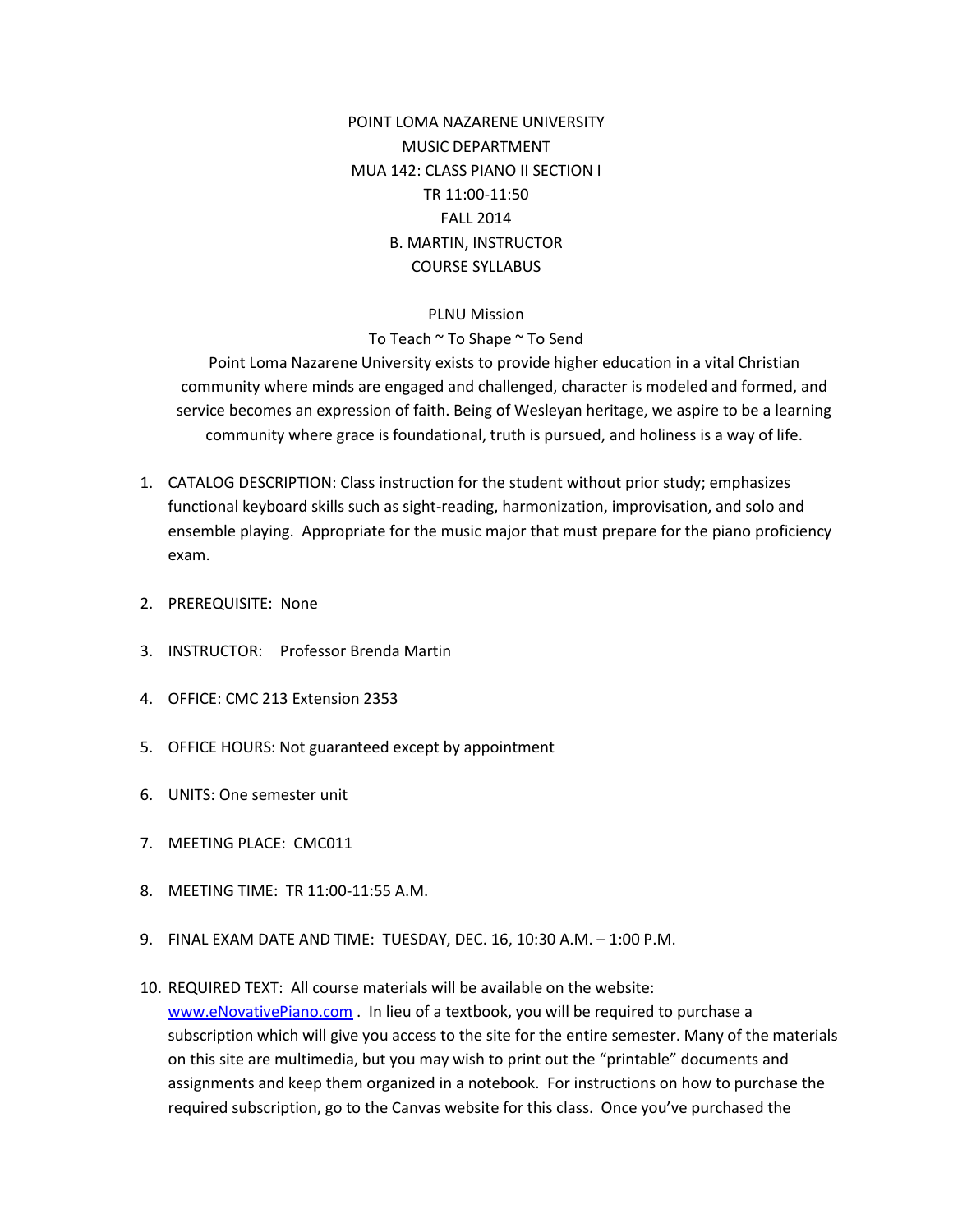subscription, look for MARTIN CLASS PIANO I SECTION I FALL 2014 and add it using the add code: 799CJRE89QI. You will need to wait for a confirmation from me before you can get messages from the class. Note: I will be posting assignments and quiz and test dates on the enNovative site. Everyone must be registered for the online text by the next class session. You must purchase access to the online text in order to take the class.

- 11. OTHER REQUIRED MATERIALS: You must bring a laptop or iPad to class, along with a pair of earbuds for doing in-class work in groups and on your own. All material from the lessons may be printed up and brought to class, you will need access to the website for in-class activities. Other materials, such as the syllabus and any additional handouts or links will be uploaded to "Canvas." Bring a pencil and all course materials to class!
- 12. POSITION OF COURSE IN COLLEGE CURRICULUM: This course is recommended for all students, whether music majors or not, who wish to study piano who have not had prior piano study. It is *highly recommended* for music majors or music certificate students who have had little or no piano study, as it will begin to prepare them for the piano proficiency exam and will enhance their skills in music theory.
- 13. LEARNING OUTCOMES: By the end of the semester, the student will be able to:
	- Play major and minor triads in all inversions
	- Shift comfortably from different positions of chords
	- Play primary chord progressions (major and minor) in all keys
	- Improvise melodies over primary chord progressions
	- Begin reading simple four-part chorales
	- Play music that incorporates these properties
	- Play pieces that extend up to the octave
	- Play major scales hands together, one octave
	- Read from simple lead sheets
- 14. METHODS USED IN THE COURSE: Students enrolled in MUA142 will achieve the objectives of the course through multiple methods:
	- a. Class attendance, discussion, and participation in group and individual activities
	- b. Outside practice and work on assigned course material through the web-based text
- 15. CLASS PREPARATION: You will be given assignments through the website www.enovativepiano.com and through Canvas. Assignments must be done BEFORE coming to class. In case of absence, you are responsible to keep up with the class assignments.
- 16. PRACTICE AND PRACTICE ROOMS: The practice rooms are located in the basement of Cooper (the floor you are on). To check out a key to a practice room, students must report to the main desk on the first floor of Cooper. A student I.D. is required. Students are expected to practice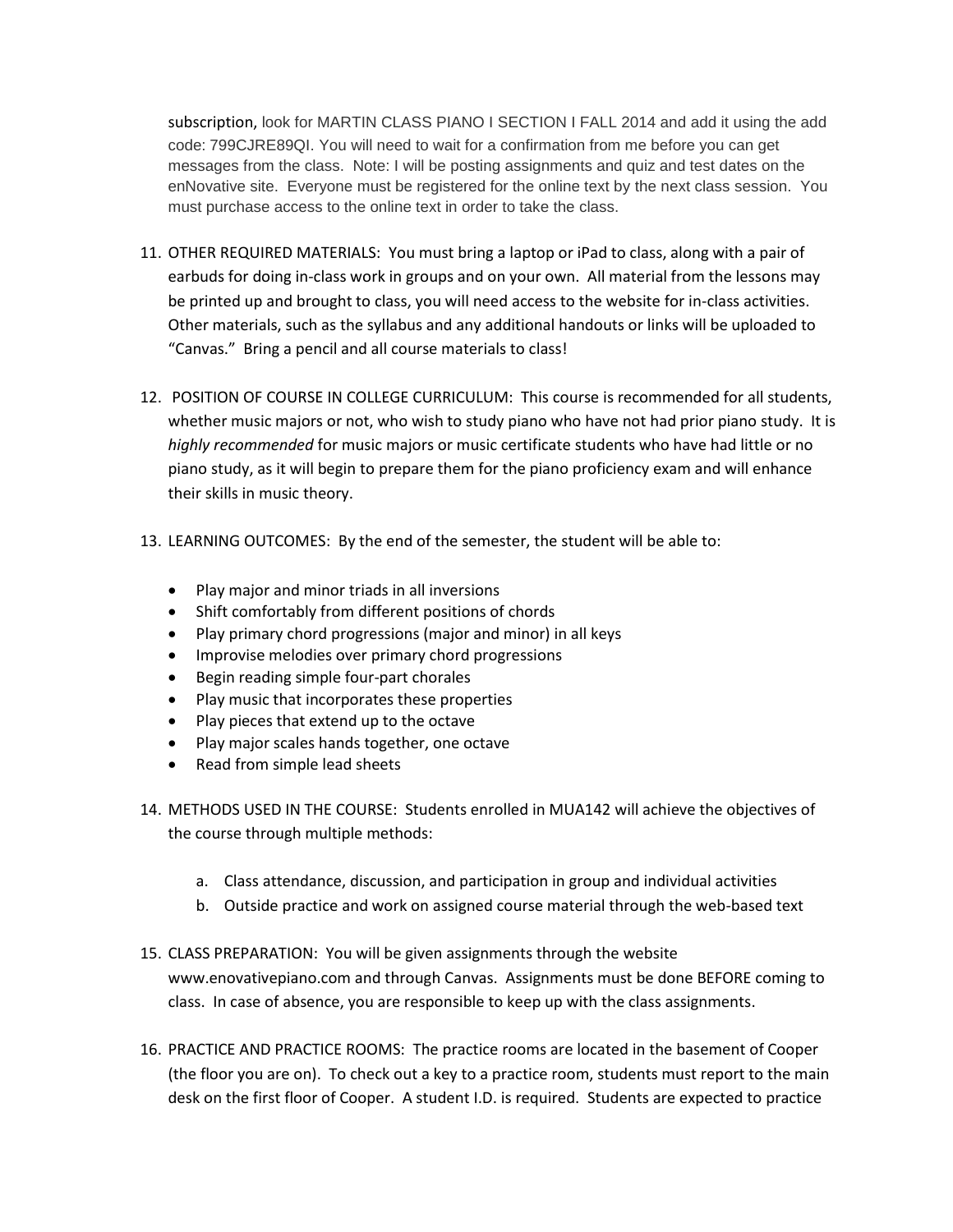$30 - 40$  minutes per day, six days per week  $(3 - 4$  hours per week) outside of class time. It is likely that some students will require more practice than others in order to be adequately prepared for each class.

- 17. QUIZZES AND EXAMS: Quizzes will be given frequently (announced and unannounced). Playing quizzes will include chords, scales, sight-reading, and other exercises. Written quizzes may also be given. Two midterm exams and a final exam will be given, which may include both written and playing portions. There will be three prepared performances in which students will prepare a piece (from a list of choices) to perform for the class.
- 18. MAKEUP POLICY: Makeups on quizzes will not be given. Quizzes will often be given at the beginning of class – do not be late! The lowest quiz score will be dropped at the end of the semester. Makeups on major exams will not be given unless missed due to illness or family emergency, and the professor must be notified before hand by e-mail. The final exam may not be made up and must be taken at the given time. You must take the final in order to pass the class.
- 19. ATTENDANCE POLICY: Punctual attendance is MANDATORY. According to the catalog, three absences may result in de-enrollment with a grade of "F." More than six absences will result in de-enrollment with a grade of "F." As mentioned under "EVALUATION," poor attendance and tardiness will affect the final grade. Three tardies will be counted as an absence. Please notify the instructor by e-mail if a class period must be missed.
- 20. EVALUATION: The final grade will be determined by the following criteria:
	- 10% = 3 Class Performances 10% = Class Participation/Attendance 20% = Quizzes 20% = Exam I  $20% =$  Exam II  $20% =$  Final Fxam

REMEMBER: POOR ATTENDANCE WILL AFFECT YOUR FINAL GRADE.

21. ACADEMIC ACCOMMODATIONS: All students are expected to meet the standards for this course as set by the instructor. However, students with learning disabilities who may need accommodations should discuss options with the Academic Support Center during the first two weeks of class. The ASC will contact professors with suggested classroom needs and accommodations. Approved documentation must be on file in the ASC prior to the start of the semester.